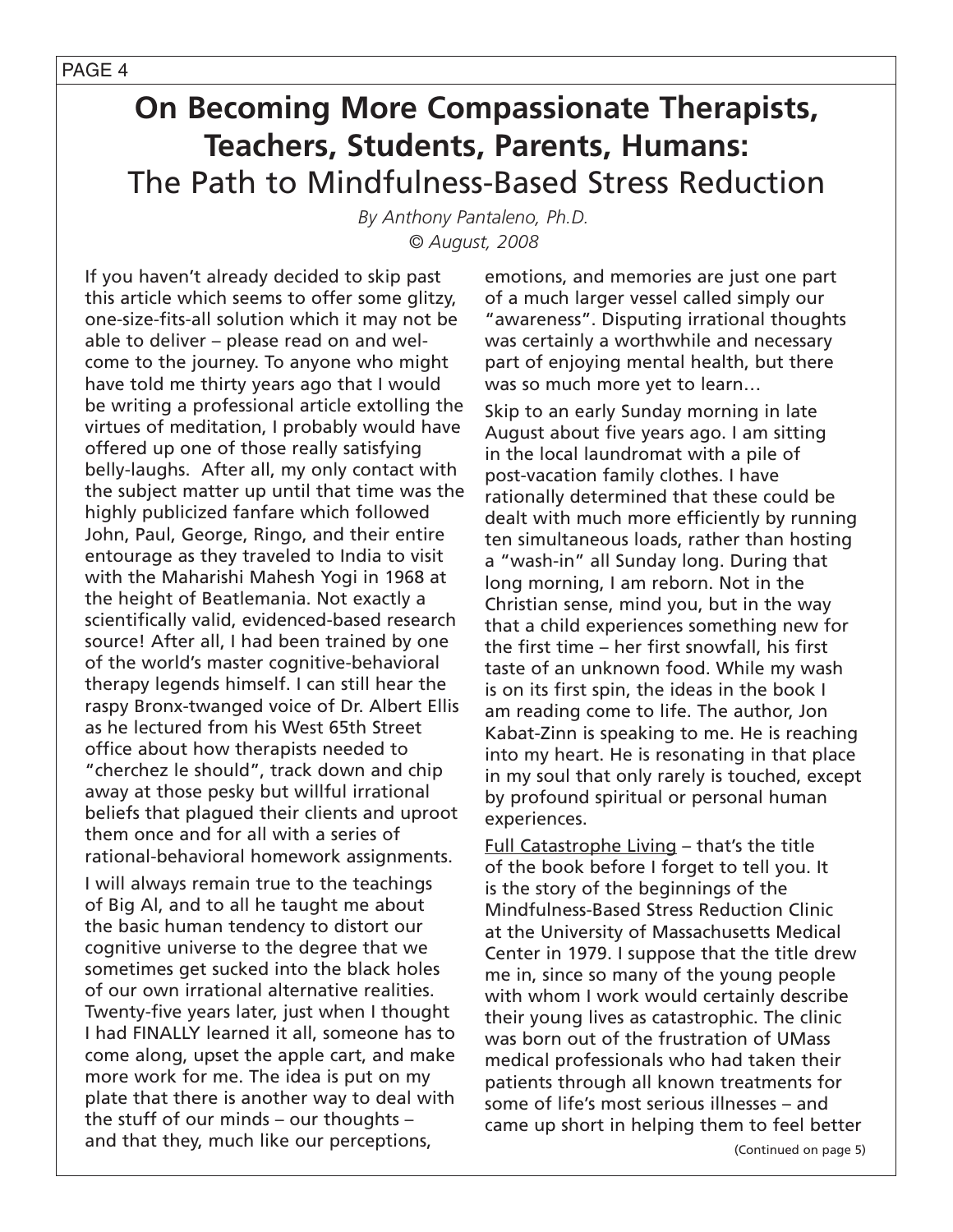(Continued from page 4)

They ultimately referred these persons to the stress reduction clinic and to Dr. Jon Kabat-Zinn. Keenly aware that these patients are very suspicious about what psychology could offer them when the whole of mainstream American medicine had not been able to fill the bill, this renegade psychologist decides that if he cannot cure, he can at least teach these suffering patients how to suffer less and how to accept their sufferings more gracefully. He invites them to attend an eight-week course in mindfulness-based stress reduction (MBSR), which meets once a week for two hours, with a mandatory daily 45 minute homework practice to boot! The East meets the West and mindfulness as we now know it enters the halls of American culture for the first time.

So what exactly does this term "mindfulness" really mean? It certainly conjures images of swamis and gurus in white robes with long white beards. I KNOW for certain that I never heard the term in graduate school, or from my parents, my friends, or my many esteemed life mentors. Where had this been hiding all my life? The easiest way to begin conceptualizing "mindfulness" is to ask you to recall something that we are all familiar with, the polar opposite of mindfulness –"mindlessness". It's time for some good old-fashioned self-analysis. How many of you have ever…

- 1.Missed your exit while driving on the parkway only to "wake up" somewhere else than where you intended to go?
- 2.Walked into a room to get something only to forget what you were looking for?
- 3.Enjoyed a delicious meal with friends yet could not recall exactly what you ate or how the food tasted?
- 4.Been unable to get to sleep at night because your mind was so busy reviewing yesterday's stressors or contemplating tomorrow's "to do" list?

5.In the middle of a shower, forgot whether you already washed your hair?

Ok, come on and fess up. We have all had these experiences of mindlessness, sometimes on a daily basis. Masters of mindlessness like yours truly can have multiple mindlessness attacks in the same hour – knowing that I placed a pen on my desk and then searching frantically for it only to find it stuck behind my ear. Parking my car in one place and then returning to my spot to find that someone had mysteriously moved my car. The list is endless (which explains why I occasionally find my socks in the refrigerator). We are all intimately familiar with these habits of mind – the tendency of our attention to drift

momentarily or sometimes for our minds to take longer and more extended vacations all on its own, without notifying us of its plans. We are so easily lost in our past moments or our future moments yet to come that we have forgotten that all we really do have is the present moment. Let us begin there with a more formal definition of mindfulness, courtesy of JKZ (Jon Kabat-Zinn, so I can save some ink and paper.).

Mindfulness is a state of mind which is:

- Friendly, welcoming, nonjudgmental, and
- Focuses on present-moment awareness.
- It fosters an acceptance of WHAT IS
- With the intent of observing and not permitting anything from the past or the future to stick to us (also called "teflon mind").

Mindfulness meditation asks that we INTEN-TIONALLY STOP the flow of our habitual unconsciousness, inattention, multitasking, and the 24/7 flow of our thoughts. It is the purposeful shift from the "auto-pilot" mode of our thinking, DOING mind to the nondoing, observational mode of our BEING mind. It is experiential, not cognitive.

If we can learn to be mindful of our present moment, and use our breath as an anchor to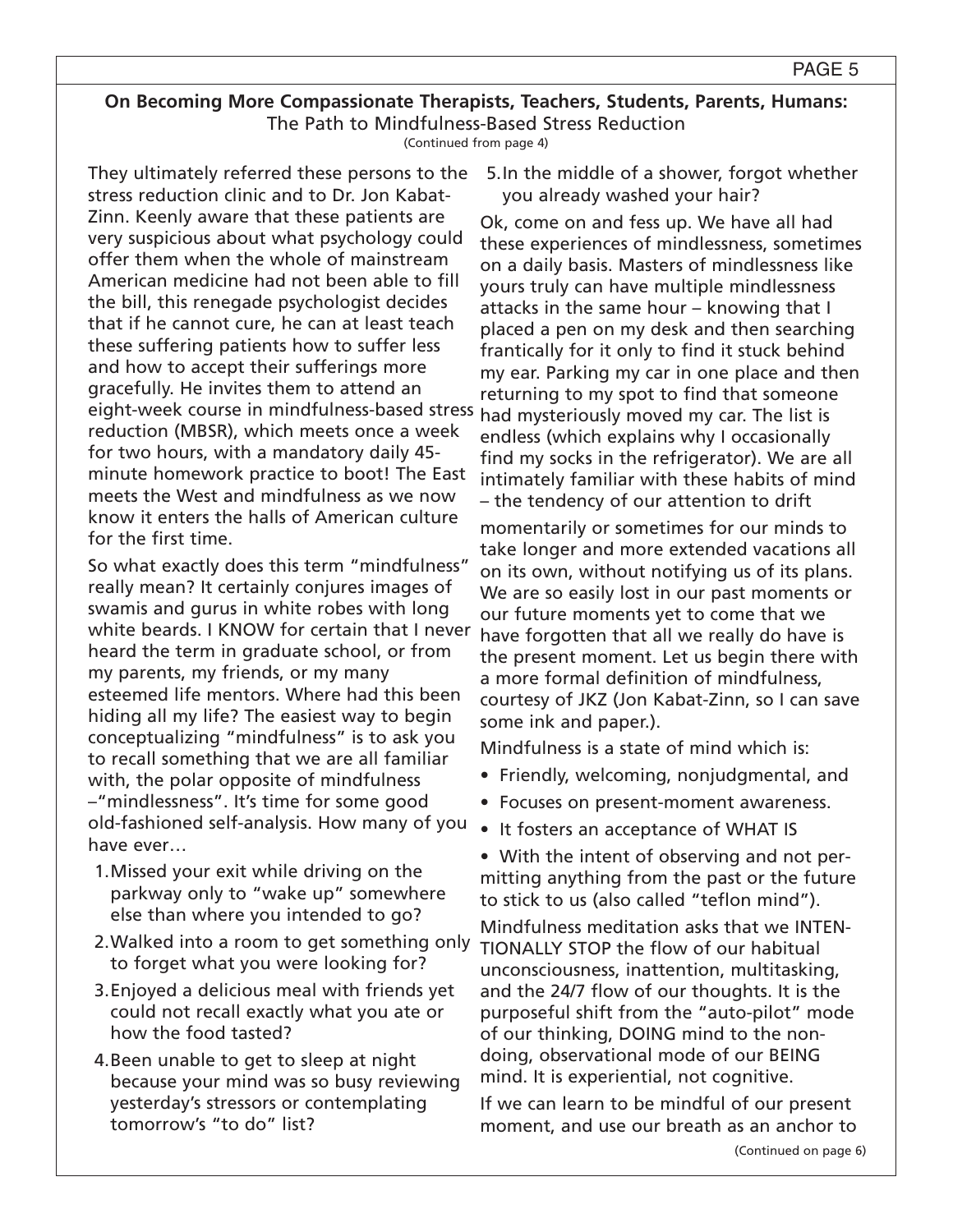#### PAGE 6

# **On Becoming More Compassionate Therapists, Teachers, Students, Parents, Humans:** The Path to Mindfulness-Based Stress Reduction

(Continued from page 5)

keep us in this present moment, we are ALL capable of learning how to change our relationship to our physical and emotional pain. We learn how to accept and work with difficult mind states instead of desperately trying to control them, change them, force them to be other than they are, or running to avoid or escape them.

Informal and formal meditation practice does not require you to purchase anything, nor does it ask that you adopt any particular religious or spiritual beliefs. It posts no deadlines for mastery, has no white-robed guru waiting to put us in a trance, nor does it profess that there is only one way to "do it right".

Mindfulness attempts to open your mind by opening your heart. Its fundamental principle, derived from Buddhist psychology, is that we are passively asleep during most of our waking lives, following routines, schedules, and behavioral patterns, literally without being aware of what we are engaged in at any given moment – ah the wonders of multitasking! Mindfulness practice extends an invitation for us to "fall awake". As I write this last sentence, I realize that the novice mindfulness student will sense some feelings of discomfort as we travel this path. The world looks very different from here. The ground seems unfamiliar, but the soil is fertile and we need time to gradually come to feel more rooted and like we belong here.

Mindfulness - the notion of "entering the present moment", on purpose, and with no other agenda than being here does lead to some fascinating and novel realizations, especially for an old CBT-groupie like me. The pioneers in MBST research, who began to examine and then to reconstruct and expand their cognitive training, discovered by first-hand "aha" experience, many of the same principles as have the thousands of folks who have sat in MBST courses in more

than 200 medical centers across the country. They all "awoke" with a new perspective, heavily influenced by 2500 years of Buddhist tradition:

- 1.My thoughts are not me.
- 2.My thoughts are an expression of what human minds do.
- 3.My thoughts do not reflect reality as it really is.
- 4.My thoughts are created by my "doing mind", which analyzes, problem-solves, and creates. When I am in a mindful moment, I leave my 'doing mind" and enter my "being mind". Western culture teaches us that our doing mind is where it's at. It has never taught us to acknowledge or to work with a different mind state, one who's territory has been explored and cultivated in the East for millennia.
- 5.I can acknowledge the existence of my thoughts, step back and watch my thoughts, without having to react to them.
- 6.I can become aware that my 24/7 flow of doing mind keeps me in such a tailspin that I am hardly even aware of my ability to step outside of this flowing cognitive river and STOP MY THINKING ALTOGETHER.
- 7.I can notice and just be aware WITHOUT JUDGMENT.
- 8.My thoughts, my emotions, my memories are all parts of a much larger vessel which holds them all – my awareness. CBT has focused more specifically on a part of that vessel.
- 9.My thoughts are impermanent they change by the minute, the hour, the day. They do not require a response but may be acknowledged for what they are in this present moment.

(Continued on page 7)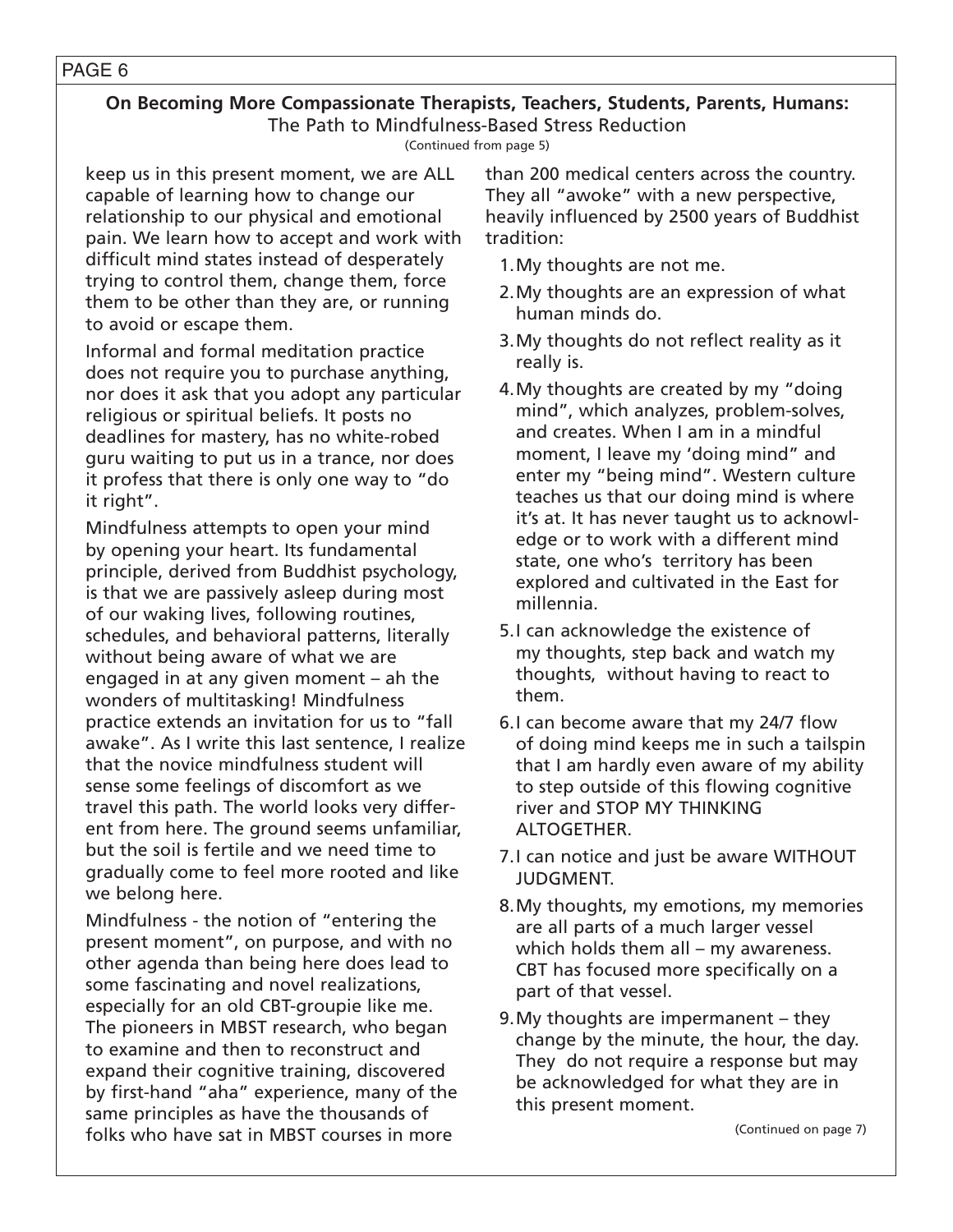(Continued from page 6)

10.I can come to this place as often as I like and stay as long as I like. This is the practice of mindfulness. It can be studied in many ways but really must be experienced to truly be understood.

## The Power of the Breath

We do it 24 hours a day, from the moment that our heart and lungs are fully formed in the womb to the day that we literally draw our last breath on this earth. We do it without thought. Our breath is with us always and is literally under our noses. How did we as a culture miss its significance in learning the art of emotional healing? How did we miss out on the need to take a moment and "catch our breath? The analogy that has always remained with me when trying to describe the power of the breath is the image of a lake. During a storm, the surface of a lake can become turbulent and choppy, muddied and unclear, much like our thoughts during an emotional crisis. And yet, twenty or thirty feet down, even the most wind-whipped lake is quiet and serene. Cultivating an awareness of our breath becomes this silent and peaceful place, which when worked with on a daily basis is what formal mindfulness meditation practice is all about. Where is your mind right now? Is it still here, or do your eyes continue to scan the page but your awareness has gone on holiday, as the British say?

Many of us have taught our clients diaphragmatic breathing as part of an intervention technique to stop a spiking panic attack as a means to induce the relaxation response. During such practice, the technique reverses the fight or flight pull of our autonomic nervous systems and seeks to restore an equilibrium that we have momentarily lost. There is no dispute as to the effectiveness of this technique, especially when practiced before the actual need for its use arises.

The use of the breath in mindfulness practice is different. There is no "correct" way to breathe here. The practice of mindful breathing ITSELF IS THE PRACTICE – the intentional decision to step out of clock time and to enter into a timeless moment. We focus our attention on the sensations of our breath, where we feel the breath in our body, and try to stay with it, at first for maybe just a minute or two, but eventually for as long as we like. Sooner or later, probably within seconds, our auto pilot "doing mind" is bored. "Why are we here?", it asks. "This is no fun". "We have so many other things to do than to watch our silly breath". "How much longer?" My back hurts from sitting in this chair"…and a thousand other thoughts will begin to intrude on our quiet respite. Our task during this attempted hostile takeover is to gently pull our attention back to the present moment using our breath as our trusty anchor. When our attention wanders a hundred times, a hundred times we bring it back. The hurtful past comes. We come back to the breath. Future worries crash down. We come back to the breath. Intense emotions demand to be given their due. We acknowledge their presence and come back to the breath.

Watch your thoughts as you would white, puffy clouds floating by against a deep blue sky. Watch your thoughts as you would the big and small fish coming and going in the aquarium – some staying for a bit and then scurrying off; some staring you down for some time before moving on their way. Watch your thoughts as someone sitting on the banks of a river, watching your thoughts float by as so many leaves. If and when you latch onto a thought, just let it go, lest it pull you out of the present moment. That's it in a nutshell – a skill so profoundly simple to describe but a skill taking a lifetime to master.

(Continued on page 8)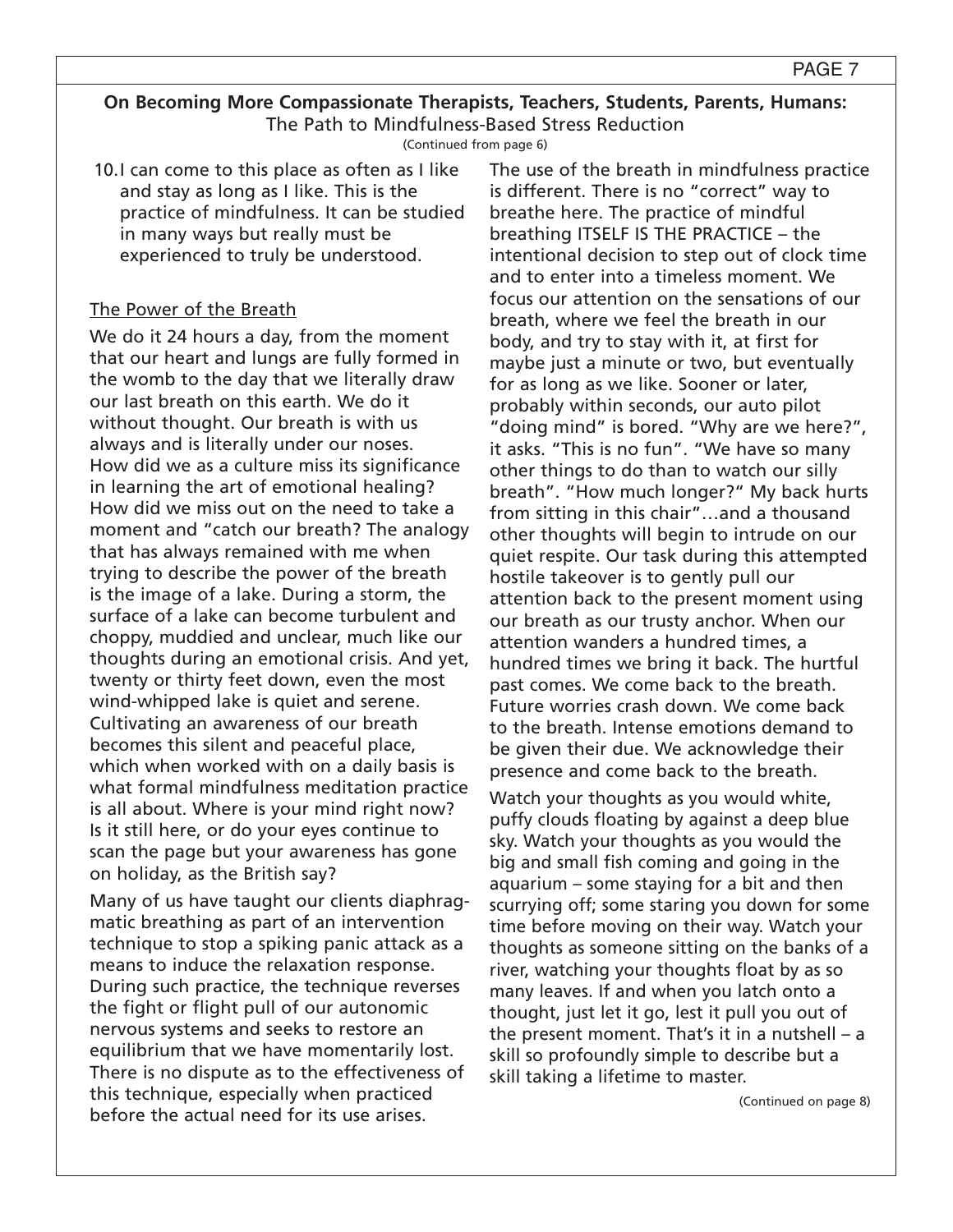#### PAGE 8

# **On Becoming More Compassionate Therapists, Teachers, Students, Parents, Humans:** The Path to Mindfulness-Based Stress Reduction

(Continued from page 7)

No expensive equipment to buy and no need to even leave your bed, or your office, or your car, or your beach chair. You can keep your eyes open or fix your gaze to a place on the floor to welcome mindfulness. It's all inside you already. Some reminders as you embark on this new adventure:

- Remember most of all that mindfulness requires practice. You will come to know it intimately if you do it for five minutes a day rather than read a hundred articles or books about it. We need to go to the gym of our minds.
- Have patience and be persistent and kind to yourself. Like learning any new skill, everyone's learning curve will be a bit different. Remember how you stumbled around trying to use your first computer?
- Do not judge yourself for "not doing it right". Finding time to do it at all IS the right way.
- Mindfulness practice is not about seeking some altered or trance-like state or escaping life's challenges. It is about finding yourself in this moment with no other agenda. You may find your own nirvana, but that is not the goal.
- Accept the frequent tendency of your mind to wander. The mind will learn to settle into this new place once it realizes who is really driving the car.
- During your practice, try your best to "allow" all thoughts, feelings, perceptions, memories to just flow past, without judgment. They are all but a thousand grains of sand passing through the moment. Let nothing stick to you ("teflon mind", a wonderful phrase coined by Dr. Marsha Linehan). Always return to the breath and simply notice every detail in your awareness in this moment.
- ºRemember that mindfulness is a "being" state and not a "doing" state. It's about not seeking to change anything. It is uni-tasking and not multitasking.
- Extend your practice gradually and find a group to practice with if you like. Share your experience and learn from others. Take a workshop or an MBSR course. I have provided further resources elsewhere in this newsletter.
- No need to assume any special position in the beginning. Sitting in your favorite chair or laying down on your bed or on your lawn is fine, so long as you do not get sucked into a dreamy state and fall asleep. As you develop your practice, you can learn more about special sitting, laying down, and walking meditation practices, as well as different positions for your hands, called mudras.
- There is absolutely no need to assume any new religious affiliation or spiritual beliefs in order to practice mindfulness. As a contemplative practice, it already exists in some form in most of the major religions of the world anyway. Those with no particular faith are welcome as well. Yes, it came from the Buddhist tradition, but one does not need to adopt Buddhism in order to adopt a mindful world view.

As you become used to what this new experience feels like, you will find yourself becoming a different person. As Dr. Linehan so wisely describes, you spend less time in "emotion mind", less time in your logical, analytic "reasonable mind", and much more time within the peaceful halls of what you know and FEEL to be true –your "wise mind".

The practice of MBSR has enormous implications for the fields of medicine, psychology, education, and corporate management as well as so many others beyond the breadth of this article. In all of its applications, mindfulness teaches that when physical or psychological pain comes, we no longer run. We mindfully learn to accept that it is here. The real question becomes how we want to be with our pain.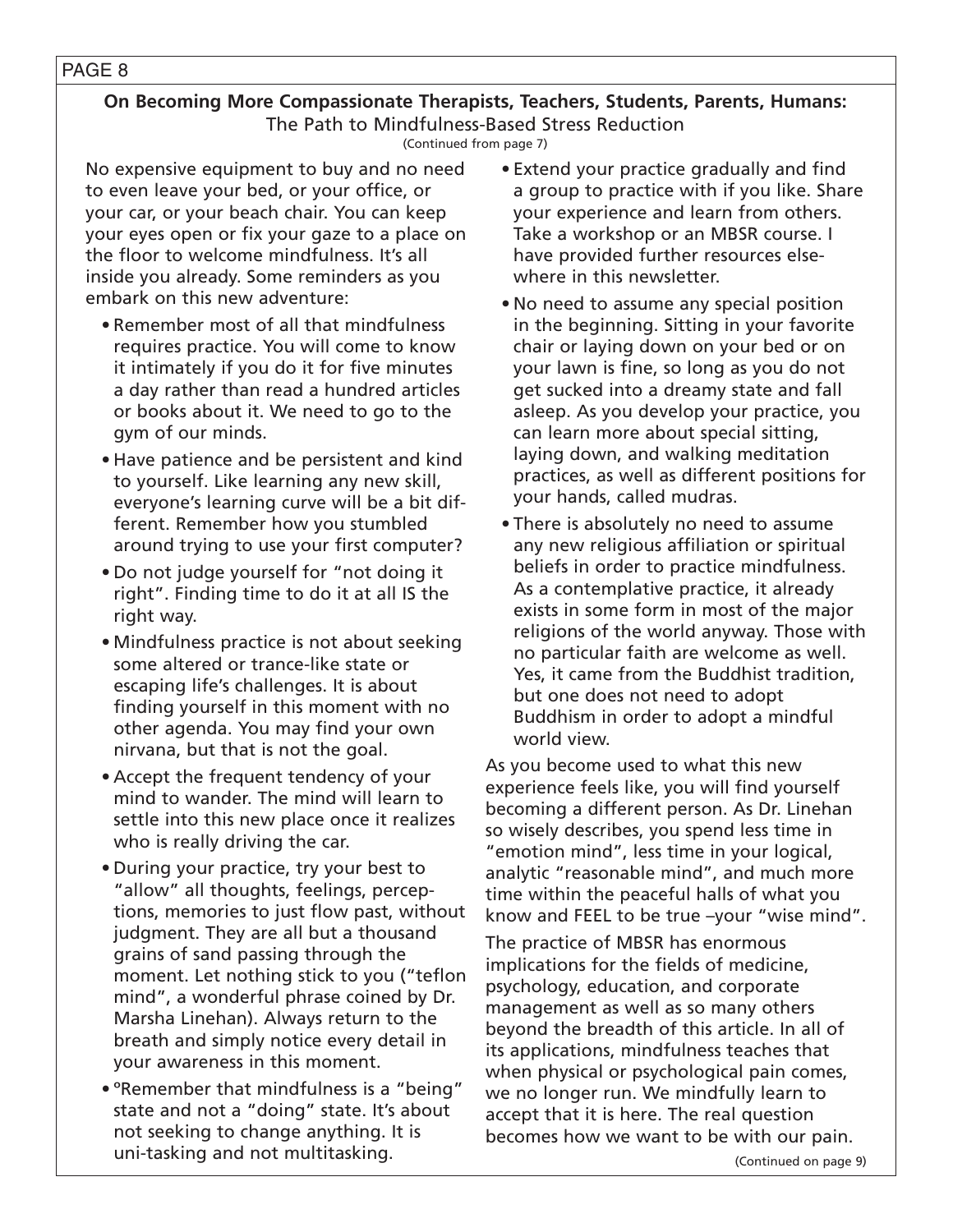(Continued from page 8)

In our frenzied society, which has overdosed on a sort of cultural ADHD of faster I-phones and all-night everythings, we need to learn to come back to our senses. Therapists need this. Teachers need this. Parents need this, and most of all – our children need this. As therapists, we are trained listeners, and with a mindful heart, we are just so much more present. What would happen if our classrooms were such places? It already is happening, all across the country and in places one might not be so likely to look. We come to learn how to look outside the box of our thoughts. Yes, our cognitive therapy skills will always be at hand to help us detect and challenge thoughts which have gone awry, but through mindfulness, we learn to go to a deeper level of awareness where troubling thoughts exist apart from us, and can be challenged if we choose to, or  $-$  just noticed as thoughts and the stuff of our minds. An old Chinese proverb teaches us so well: Yesterday is history… tomorrow a mystery. Today is a gift. That's why we call it the Present.

Oh my goodness!! My dryers are done and the Sunday morning rush is on!! It is time to leave now, but my going will be a bit sweeter for having taken the time to stop.

# **Practitioner Resources**

*Editor's note:* Tony Pantaleno was nice enough to compile the following list for those of you who are intrigued by his article on mindfulness and want to learn more. Here are some further suggestions to get you going.

- *1.Start by going to Google and entering the name Jon Kabat-Zinn. He was the pioneer colleague who brought this practice to his stress reduction clinic at the U. of Mass in 1979. Watch the first video which runs about an hour - he's actually addressing and doing a simple mindfulness practice with employees of Google! The other videos are also a wonderful start and accessible for free to patients.*
- *2.The best single article you can read may be accessed by going to: www.behavioraltech.com. Click on the link for DBT resources, then the mindfulness link on the right, then the article "Learn Mindfulness Practice."*
- *3.A comprehensive and user-friendly guide entitled "Mindfulness in Plain English" may be downloaded for free at www.urbandharma.org/udharma4/mpe.ht ml. The home page of this web page also*

*has tons of other good mindfulness articles www.urbandharma.org.* 

- *4.Make a small investment in a set of basic mindfulness CDs to practice with yourself. Go to www.mindfulnesstapes.com. You can order other books from Jon Kabat-Zinn here as well. His latest book is a must-have for those who treat depression: The Mindful Way Through Depression.*
- *5.Best recommendations for patient bibliotherapy, all available at www.newharbinger.com*

*Calming your Anxious Mind by Jeffrey Brantley* 

*The Dialectical Behavior Therapy Skills Workbook by Matthew McKay et al* 

*Depressed and Anxious: The DBT Workbook for Overcoming Depression and Anxiety by Thomas Marra.*

(Continued on page 10)